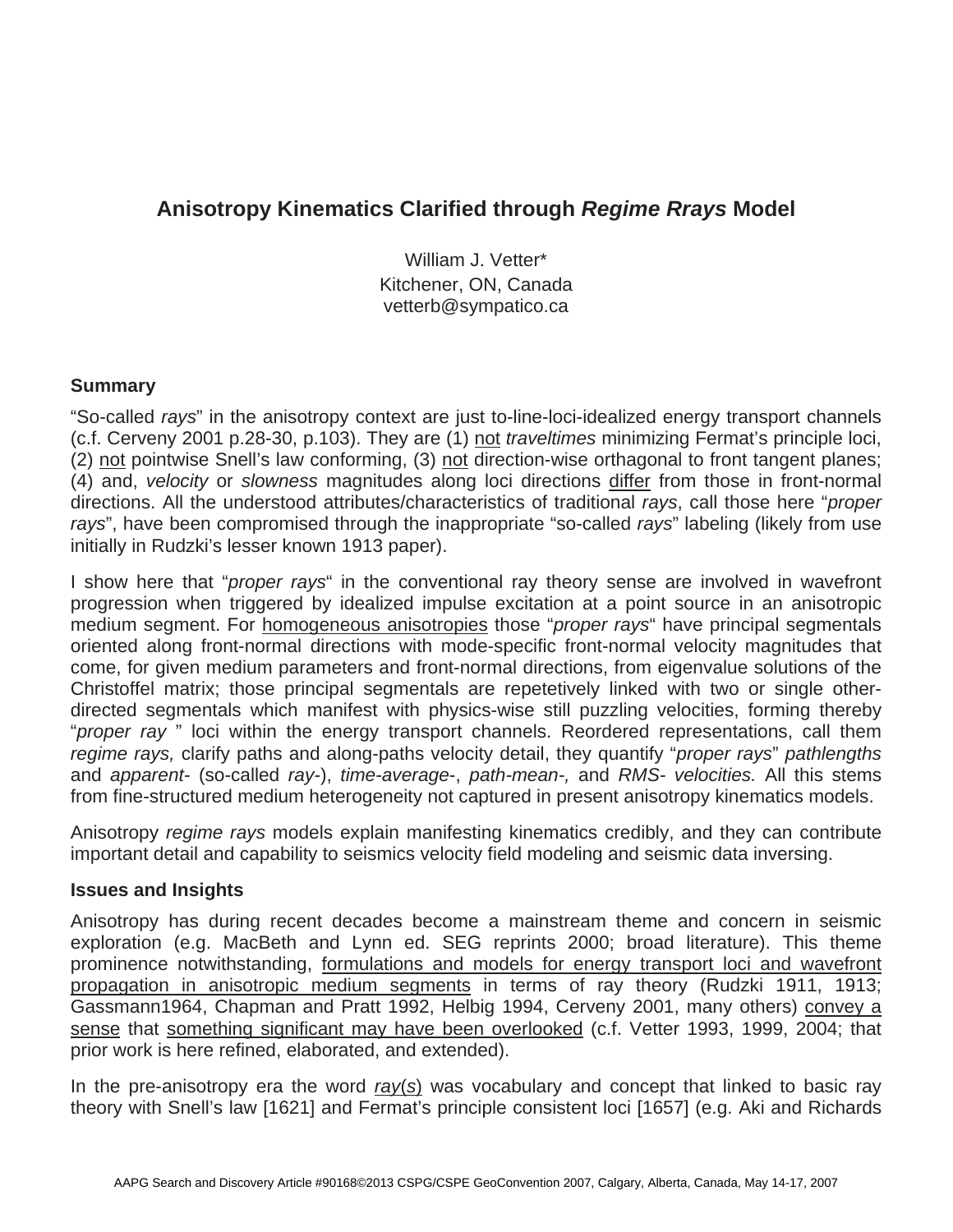1980, … ). That traditional meaning of *ray*(*s*) has now, in anisotropic medium propagation context, been categorically compromised through the substitution sense of "*ray*(*s*)" for what may most fittingly be deemed "to-line-loci-idealized *energy transport channels*" (c.f. Cerveny 2001, others). This stems likely from Rudzki's 1913 paper (Slawinski 2002 translation from French) in which he quested for clarity on *the rays* within anisotropic medium segments, and on Snell's-law-like constraints at transition boundaries between anisotropic segments. In effect Rudzki started his exploratory development with the for his time reasonable (but invalid) premise that the evolving smooth loci from shot to front points in context of wavefront progression were "*the rays*" ; thus scalar and now also vectored "*ray-velocities*" designations, as oriented lengths of "*the rays*" divided by associated *traveltimes*. Those are just *apparent velocities* associated with the "socalled *rays*".

Towards clarifying the issues we need to recall some fundamentals: (1) Green's equation re atcoordinate- frame-origin triggered disturbance in an isotropic or anisotropic medium, *t v<sub>N</sub>* (*n*; *c<sub>i j</sub>,p*)<br>  $\overline{a}$   $\overline{r}$  e  $\overline{r}$  eqn. (1a) in the Appendix (Love 1882/ /1927, 1944 ch.8. Rudzki 1911); this equ  $= r_F \cdot n$ , eqn (1a) in the Appendix, (Love 1882/../1927, 1944 ch.8, Rudzki 1911); this equation models kinematics of ideal impulse progression and, in dual role for a firmed *traveltime* value, it encapsulates wavefront detail as the envelope of tangent planes at all front points  $r_F$ . *n* denotes front-normal directions and  $v_N$  is front-normal velocity at  $r_E$  front-points; (2) elasticity theory fundamentals in Kelvin-Christoffel matrix encapsulation  $\Gamma(\mathbf{n}$ ;  $a_{ij}$ ,  $\rho$ <br>mode-specific moduli  $M = \rho W^2 - \ln(\Gamma(\mathbf{n} \cdot a_{ij}, \rho))$  the mode-specific fundamentals in Kelvin-Christoffel matrix encapsulation  $\Gamma$  ( $n$ ;  $a_{ij}$ ,  $\rho$ ) yielding, through elasticity mode-specific moduli  $M = \rho v_0^2 = \text{fn}(T(n; a_{ij}, \rho))$ , the mode-specific front-normal velocities  $v_N(n; a_{ij}, \rho)$  in Green's equation: (3) Fermat's principle (*FP*), adapted for seismic propagation as  $c_{i,i}, \rho$ ) in Green's equation; (3) Fermat's principle (*FP*), adapted for seismic propagation as *c<sub>i j</sub> ,* $\rho$ ) in Green's equation; (3) <u>Fermat's principle</u> (*FP*), adapted for seismic propagation as nointwise Snell's law conforming ray loci, including direction discontinuities. This principle asserts pointwise Snell's law conforming *ray* loci, including direction discontinuities. This principle asserts that "*proper rays*" progress along *pathtimes* (*traveltimes*) minimizing loci.

*FP* is generally invoked in formulations as 'extremals of Fermat's functional' (Rudzki 1913, …, Chapman/ Pratt 1992, Cerveny 2001,…). Those formulations need categorically valid nominal "*proper rays*" loci. In anisotropy context such formulations are not credible. Why?, because the hypothesised nominal paths do not have adequate analytical/ parametric flexibility to represent the complexities of "*proper rays*". This is hindsight from constraints that evolve from minimized traveltime in Green's equation, for source and front points  $[r_0, r_{\text{E}}]$  deemed fixed, and front-normal direction  $\mathbf{n} = [n_x n_y n_z]$ , or equivalently spherical coordinate angles( $\theta$ ,  $\phi$ ), deemed the parameters to be optimally assigned. The significant intermediate steps and final results from minimized traveltimes are detailed in the Appendix. First stage traveltime minimizid constraints (2) and (3), combined with Green's eqn (1b), give constraint eqn (4). In eqn (5) inversed from (4)  $v<sub>E</sub>$  depends on front-normal  $v_N$  and its directional derivatives re  $(\theta, \phi)$ . Eqn (7) shows  $v_E$  dependence on  $v_N$ \**n*, plus complicated weighting of the directional derivatives through matrix  $N = \text{fn}( n_x n_y n_z)$ . Note that eqn (7) detail differs from Helbig's corresponding expression (1994, p.13 (1A.6) ) but here without 'common dispersion' term. Helbig's likely not corrrect expression has been variously quoted/used elsewhere (e.g. Mensch/ Rasolofosaon 1997).

*Regime Rays*  Relationships (8) [with two Pythagoras theorem encapsulations] and (9) [with orthogonally vectored detail] are variant forms of eqn (5) detail. The geometric representations/ visualizations of those constraints suggest strongly that "*proper rays*" [with representations as *regime rays*] are involved in the anisotropy kinematics.

We are conditioned to think of *rays* as kinematics representations valid essentially for high frequencies/short wavelengths re scale of medium segments/ heterogeneity. Still, fine scale propagation detail might be here involved during disturbance progression through a fine structured medium of adequate extent. "*Proper rays*" must be continuous, and detail/ artifacts/ transitions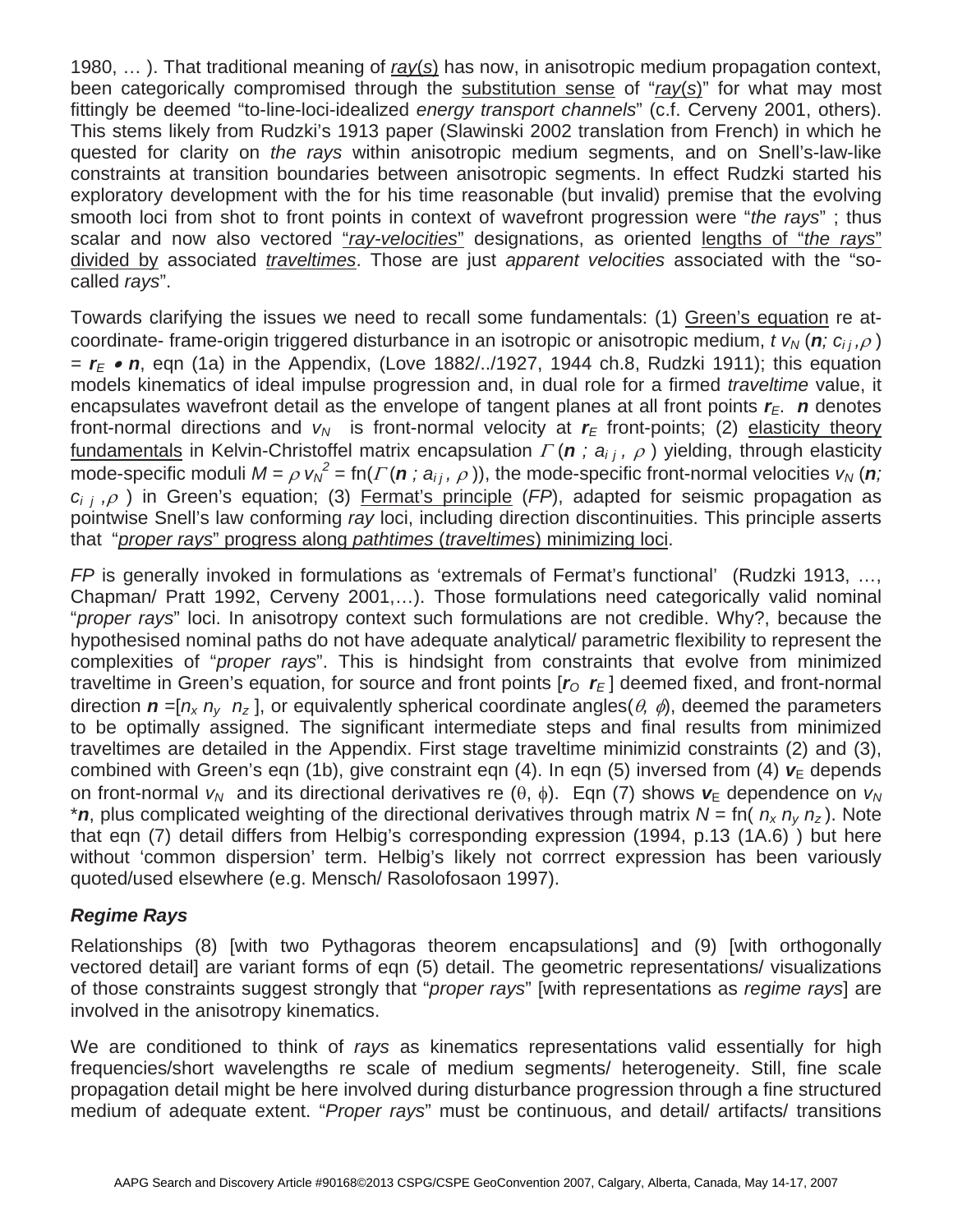encountered, like layers, layer boundary characteristics, cracks, voids with fluid inclusions, all deemed fine structured heterogeneity, … , how any-which-way those would be optimally encapsulated through parameters of elasticity models, the pointwise velocity and direction changes must be then Snell's law conforming. That is feasible in ray models through linked frontnormal directed segmentals together with some other-directed segmentals, in patterns likely captured in the *FP* constrained eqns (5, 7, 8, 9), principally (8). But for *regime rays* encapsulation, lengths detail of segmentals, while presumably linked to medium microstructure, is not important in context of spectral content of practical perturbations. We can thus idealize the segmentals as proportionally sized infinitessimals.

Conceptual re-ordering of infinitessimals encapsulates/ reveals/ clarifies the significant kinematics detail. *Regime rays* have just three or fewer components (Appendix Task-2 & eqns (10-16) ), each component the sum of same-direction infinitesimals. From those representations we discern then *pathlengths* (typically significantly larger than the apparent lengths)*, pathtimes* (or *traveltimes*), and along paths velocity distributions with the significant characterizing means. It is through the great flexibility from linked segmentals in models that we can comprehend and analytically encapsulate the nuances in anisotropy kinematics, the association details for wavefronts and "socalled *rays*" progression velocities with their analytical front-normal representation counterparts, the cusping and multi-sheeting of qSV mode fronts, and more. The insights here portend potential for clarifying also puzzling polarization and dynamics issues in the anisotropy context.

What are *regime rays*? permuted detail of "*proper rays*" in *pathtime*-explicit Green's equation variant forms **!**

### **References**

Aki K., Richards P.G., 1980, Quantitative Seismology Theory and Methods, Freeman and Co. New York.

Auld,B.A., 1973, Acoustic Fields and Waves in Solids, vol I, John Wiley and Sons, New York.

Cerveny, V. 2001, Seismic ray theory. Cambridge University Press, Cambridge, U.K.

Chapman C. H., Pratt R.G., 1992, Traveltime tomography in anisotropic media-I.Theory, Geophys. J. Int. **109** 1-19.

Gassmann, F., 1964, Introduction to Seismic Travel Time Methods in Anisotropic Media, Pure and Appl Geophysics, **58**, 63-112.

Helbig, K., 1994, Foundations of Anisotropy for Exploration Seismics, Pergamon

Helbig, K., Szaraniec, E. 2001, The historical roots of seismic anisotropy, pp 13-20 in Anisotropy2000: Fractures, Converted Waves, and Case Studies: Proceedings of the Ninth International Workshop on Seismic Anisotropy (9IWSA), SEG 2001.

Love A.E.H., 1927 ed., A Treatise on the Mathematical Theory of Elasticity ,1927 4th ed Cambridge U. Press (1944 Dover, ch. 8)

MacBeth C. and Lynn H.B. (ed), 2000, Applied Seismic Anisotropy: Theory, …, Geophys. Reprints #20, Soc. Expl. Geophys.

Mensch,T., Rasolofosaon,P.,1997, Elastic-wave velocities in … of Thomsen's epsilon, delta, gamma: Geophys. J. Int. **128**, 43-64.

Rudzki, M.P., 1911, Parametrische Darstellung der elastischen Wellen in anisotropen Medien, Bull. Acad. Cracovie 503-536

Rudzki, M.P., 1913, On Application of Fermat' s Principle to anisotropic media (Slawinski , M.A., 2001, translation from French), pp 13-20 in Anisotropy2000: Fractures, Converted Waves, and Case Studies: …[same as above for Helbig, K., Szaraniec, E.]

Slawinski, M.A., 2001, translator from French with footnotes: M.P.Rudzki (1913 paper), pp 13-20 in Anisotropy2000: (above)

Thomsen, L., 2002, Understanding Seismic Anisotropy in Exploration and Exploitation, SEG/ EAGE Short Course Series No.5.

Vetter,W.J., 1993, The Fermat path for ray and wavefront kinematics …, **63**rd Ann. Mtg Soc. Expl. Geophys., Abstr. 953-956.

Vetter,W.J., 1999,Kinematics in 3D anisotropic medium: Snell's law … , **69**th Ann. Mtg Soc. Expl. Geophys., Abstr. 1887-1891.

Vetter,W.J., 2004, Modeling kinematics for heterogeneous and anisotropic media, Can. Soc.Expl. Geophys.CD Techn. Abstr.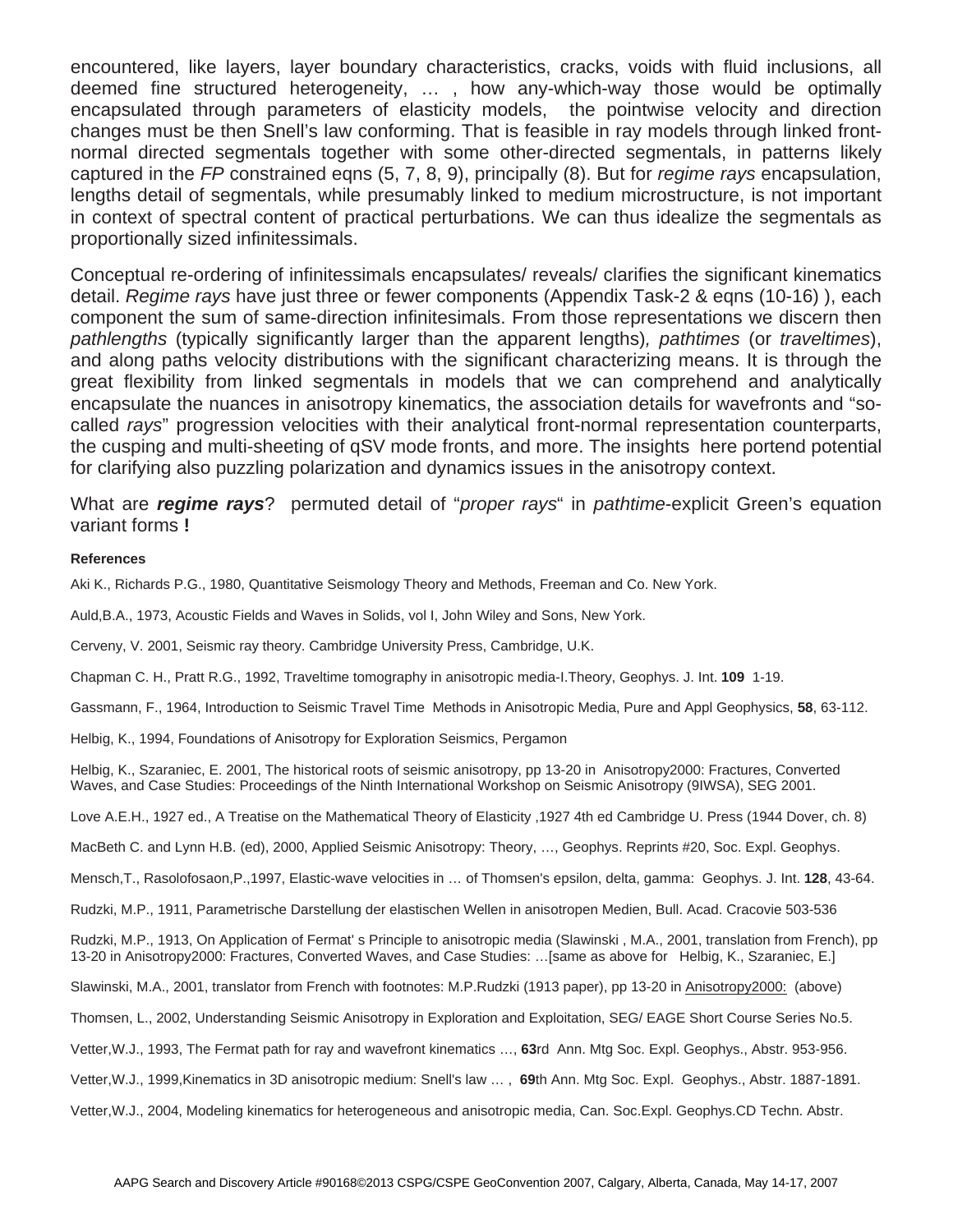### **Appendix: Analytical Detail and Principal Tasks Flow**

$$
t v_N (n_x, n_y, n_z; c_{ij}, \rho) = \mathbf{r} \cdot \mathbf{n} = (x n_x + y n_y + z n_z)
$$
 Green's front progression equation (1a)

 $t v_N(\theta, \phi; c_{ij}, \rho) = x \cos \phi \sin \theta + y \sin \phi \sin \theta + z \cos \theta$  (1b)

$$
\frac{\partial t}{\partial \theta} = 0 = -\frac{1}{v_N^2} \frac{\partial v_N}{\partial \theta} (x \sin \theta \cos \phi + y \sin \theta \sin \phi + z \cos \theta) + \frac{1}{v_N} (-x \cos \phi \cos \theta + y \sin \phi \cos \theta - z \sin \theta)
$$
(2)

$$
(2)\frac{\partial t}{\partial \phi} = 0 = -\frac{1}{v_N^2} \frac{\partial v_N}{\partial \phi} (x \sin \theta \cos \phi + y \sin \theta \sin \phi + z \cos \theta) + \frac{1}{v_N} (-x \sin \phi \sin \theta + y \cos \phi \sin \theta)
$$
(3)

$$
\begin{pmatrix}\nv_{N} \\
\frac{\partial v_{N}}{\partial \theta} \\
\frac{1}{\sin \theta} \frac{\partial v_{N}}{\partial \phi}\n\end{pmatrix} = \begin{pmatrix}\n\sin \theta \cos \phi & \sin \theta \sin \phi & \cos \theta \\
\cos \theta \cos \phi & \cos \theta \sin \phi & -\sin \theta \\
-\sin \phi & \cos \phi & 0\n\end{pmatrix} \begin{pmatrix}\n\frac{x}{t} \\
\frac{y}{t} \\
\frac{z}{t}\n\end{pmatrix} \begin{pmatrix}\n4 \\
\theta\n\end{pmatrix} \begin{pmatrix}\n\frac{x}{t} \\
\frac{y}{t} \\
\frac{z}{t}\n\end{pmatrix} = \begin{pmatrix}\n\sin \theta \cos \phi & \cos \theta \cos \phi & -\sin \phi \\
\sin \theta \sin \phi & \cos \theta \sin \phi & \cos \phi \\
\cos \theta & -\sin \theta & 0\n\end{pmatrix} \begin{pmatrix}\nv_{N} \\
\frac{\partial v_{N}}{\partial \theta} \\
\frac{1}{\sin \theta} \frac{\partial v_{N}}{\partial \phi}\n\end{pmatrix}
$$
\n(5)

$$
\begin{pmatrix}\n\frac{\partial v_N}{\partial \theta} \\
\frac{1}{\sin \theta} \frac{\partial v_N}{\partial \phi}\n\end{pmatrix} = \begin{pmatrix}\n\cos \theta \cos \phi & \cos \theta \sin \phi & -\sin \theta \\
-\sin \phi & \cos \phi & 0\n\end{pmatrix} \begin{pmatrix}\n\frac{\partial v_N}{\partial n_x} \\
\frac{\partial v_N}{\partial n_y} \\
\frac{\partial v_N}{\partial n_z}\n\end{pmatrix} \quad (6) \quad \begin{pmatrix}\nx \\
t \\
y \\
t \\
z \\
t\n\end{pmatrix} = \begin{pmatrix}\nn_x \\
n_y \\
n_z\n\end{pmatrix} * v_N + \begin{pmatrix}\n1 - n_x^2 & -n_x n_y & -n_x n_z \\
-n_x n_y & 1 - n_y^2 & -n_y n_z \\
-n_x n_z & -n_y n_z & 1 - n_z^2\n\end{pmatrix} \begin{pmatrix}\n\frac{\partial v_N}{\partial n_x} \\
\frac{\partial v_N}{\partial n_y} \\
\frac{\partial v_N}{\partial n_z}\n\end{pmatrix}
$$
(7)

$$
\left(\frac{x}{t}\right)^2 + \left(\frac{y}{t}\right)^2 + \left(\frac{z}{t}\right)^2 = v_E^2 = v_N^2 + \left(\frac{\partial v_N}{\partial \theta}\right)^2 + \left(\frac{1}{\sin \theta} \frac{\partial v_N}{\partial \phi}\right)^2 = v_N^2 + \left(\sqrt{\left(\frac{\partial v_N}{\partial \theta}\right)^2 + \left(\frac{1}{\sin \theta} \frac{\partial v_N}{\partial \phi}\right)^2}\right)^2
$$
\n
$$
\mathbf{r}_{\text{AC}} = t^* \mathbf{v}_{\text{E}} = t^* \left(v_N \vec{1}_N + \frac{\partial v_N}{\partial \theta} \vec{1}_\theta + \frac{1}{\sin \theta} \frac{\partial v_N}{\partial \phi} \vec{1}_\phi\right)
$$
\n(9)

**TASK-1:** Given  $(a_{i,j}, p)$  & assigned front-normal direction  $n = [n_x, n_y, n_z] = \sum [n_x, n_y, n_z]$ ;  $a_{i,j}, p$  Christoffel matrix or spherical coord representation  $(\theta, \phi)$  =>  $\Gamma(\theta, \phi; a_{i,j}, \rho)$ 

- $\Rightarrow$  det(  $\Gamma$  M<sub>m</sub>\*unit-matrix) =  $\text{O}$  or M<sup>3</sup> M<sup>2\*</sup>tr( $\Gamma$ ) + M\*tr(adj( $\Gamma$ )) det( $\Gamma$ ) =  $\text{O}$  (cubic for linearization) => M<sub>m</sub> moduli &  $(\Gamma - M_m^*$ unit-matrix)  $p_m = 0 \implies p_m$  polarization-vectors; M<sub>m</sub> and  $p_m$  are mode-specific
- $\Rightarrow$  M<sub>m</sub> moduli: M<sub>m</sub> =  $\rho$  v<sub>Nm</sub><sup>2</sup> & v<sub>Nm</sub> = (M<sub>m</sub>/ $\rho$ )<sup>1/2</sup> with m = (qP, qSV, qSH modes);  $\Rightarrow$  v<sub>N</sub> (n<sub>x</sub>, n<sub>y</sub>, n<sub>z</sub>; a<sub>ij</sub>,  $\rho$ ) or v<sub>N</sub> ( $\theta$ ,  $\phi$ ; a<sub>ij</sub>, $\rho$ ) &  $\partial M/\partial n$  &  $\partial v_N/\partial n = (M^* \rho)^{-1/2}$  front-normal velocity & derivatives  $\epsilon > v_E = ($ eqn 5, 7) energy transport velocity; then for given  $t = t_{FROM} = v_F = t^*v_E$  &  $v_N = v_N^*n$  &  $r_N = t^*v_N$

**TASK-2:** *regime rays*: mode-specif. vectored  $v_E \& v_N$  or  $r_E \& r_N$  are linked/constrained by eqns { 5, 7, 8, 9} after task-1 pairing; inequality conditions (eqns 11-16) identify the applicable regime code and *regime ray* expressions; CODE: (1st) {N } segment in 3D along-front-normal, (2nd) {X or Y or Z} in-coordinate-frame plane, (3rd) {x or y or z} along coord-axes directns. =>{ l<sub>1</sub>, l<sub>2</sub>, l<sub>3</sub> } & l<sub>PATH</sub> = l<sub>1</sub>+ l<sub>2</sub>+ l<sub>3</sub>; { t<sub>1</sub>, t<sub>2</sub>, t<sub>3</sub> } & t<sub>PATH</sub> = t<sub>1</sub>+ t<sub>2</sub>+ t<sub>3</sub>; { $v_1 = v_N = l_1/t_1$ ,  $v_2 = l_2/t_2$ ,  $v_3 = l_3/t_3$ }  $& \{v_{APNT} = |v_E|; v_{TimeAve} = |p_{ATH}/t_{PATH}; v_{RMS} = (l_1 * v_1 + l_2 * v_2 + l_3 * v_3)/(l_1 + l_2 + l_3); v_{PathMean} = v_{RMS}^2/v_{TA} = t_{PATH} * v_{RMS}^2/l_{PATH};$ these are significant velos of along-paths-distributions, also info for along-*proper rays* quantified heterogeneity from anisotropy (here not elaborated). Note  $v_N < (|\mathbf{v}_E| = v_{APRNT}) < v_{TA} < v_{RMS} < v_{PathMean}$  and  $|\mathbf{r}_N| < |\mathbf{r}_E| < |\mathbf{r}_{ATH}$ . Regimes {NZ,NX,NY,Nx,Ny,Nz,Xy,Xz,Yz,Yx,Zx,Zy} included, but best done separately (not shown); {N,X,Y,Z,x,y,z} have  $\bf{r}_N = \bf{r}_E$ .

*REGIME RAYS*; 3D Snell's law representation paths (direction- and velocity- consistent infinitessimals aggregated ) (10) unit vectors:  $\{1_x, 1_y, 1_z\}$  observation coordinate frame aligned with anisotropy structure-natural (or crystal-natural) frame;  $\mathbf{1}_N = \mathbf{n} = (\sin\theta \cos\phi) \mathbf{1}_\mathbf{x} + (\sin\theta \sin\phi) \mathbf{1}_\mathbf{y} + (\cos\theta) \mathbf{1}_\mathbf{z}$  V<sub>N</sub> = v<sub>N</sub> (in 3D general directions )  $\mathbf{1}_Z = (\cos \phi) \mathbf{1}_x + (\sin \phi) \mathbf{1}_y$   $\qquad \qquad \mathbf{1}_Z = \mathbf{1}_W / \sin \theta$  ( in planes z = constant )  $\mathbf{1}_X = ($  (tan $\theta$  sin $\phi$  ) $\mathbf{1}_Y + \mathbf{1}_Z$  )/(1 + tan<sup>2</sup> $\theta$  sin<sup>2</sup>  $\phi$ )<sup>1/2</sup>  $V_X = v_N / \cos \theta (1 + \tan^2 \theta \sin^2 \theta)$  $(iin planes x = constant)$  $\mathbf{1}_Y = ($  (tan $\theta$  cos $\phi$ ) $\mathbf{1}_x + \mathbf{1}_z$ )/(1 + tan<sup>2</sup> $\theta$  cos<sup>2</sup>  $\phi$ )<sup>1/2</sup> V<sub>Y</sub> = v<sub>N</sub>/cos $\theta$  (1 + tan<sup>2</sup> $\theta$  cos<sup>2</sup>  $(i)$  in planes  $y = constant$ ) **1**<sub>x</sub><br> **1**<sub>x</sub><br> **1**<sub>y</sub> = v<sub>N</sub>/ sin $\theta$  cos $\phi$  ( along **1**<sub>x</sub> directions )<br> **1**<sub>y</sub> = v<sub>N</sub>/ sin $\theta$  sin $\phi$  ( along **1**<sub>y</sub> directions )  $V_y = v_N / \sin\theta \sin\phi$  ( along **1**<sub>y</sub> directions )  $V_z = v_N/cos\theta$  (along 1<sub>z</sub> directions )